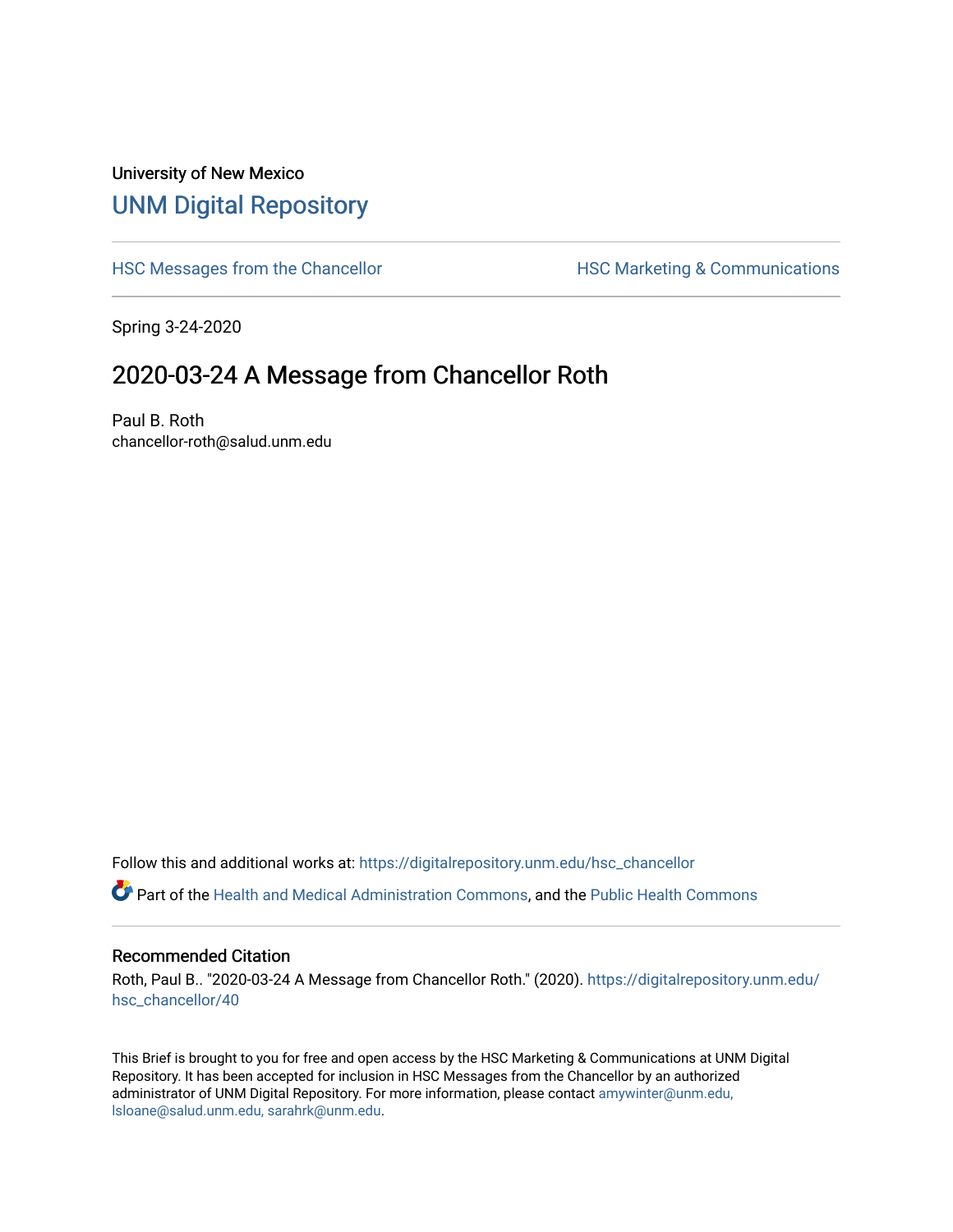

[View this email in your browser](https://mailchi.mp/bd013962d2ae/message-from-the-chancellor-coronavirus-4354979?e=b4bbfca2c0)

## **A Message from Chancellor Roth**

Dear Colleagues:

The numbers of reported COVID-19 cases continue to grow here in our state. The New Mexico Department of Health reports that 83 New Mexicans in 11 counties have tested positive for the novel coronavirus, and nearly 6,000 tests have been administered statewide. These numbers are changing daily. For the latest updates, please visit the [NM DOH website.](https://unm.us19.list-manage.com/track/click?u=59ce53c1a4dedb490bac78648&id=45f953fcdf&e=b4bbfca2c0)

Sometimes there are events in our lives that force us to pause and take stock of who we are and how we behave. This is such a moment, at least for me. Now, I look around and ask myself, "Do I really need to use all those paper towels, or take that trip to the store? And if I do, do I really need that extra loaf of bread, 'just in case'?

I'm learning entirely new routines and different ways of setting priorities. How have I taken toilet paper for granted all these years? Talking to my kids and hugging my wife is suddenly more meaningful. Hoping that my colleagues and friends are doing OK is a daily concern.

When this coronavirus plague blows over – and it will – I am hoping that my use of scarce resources, much of my daily routine, and not taking for granted the big and little things in life stays with me.

Meanwhile, we would all do well to remember that life will go on. Here are a few positive reminders:

• BNGAP – Building the Next Generation of Academic Physicians – recently celebrated its 10th anniversary and held its second Pre-Faculty Career Development Conference. BNGAP seeks to create a pipeline for diverse trainees to serve as our academic